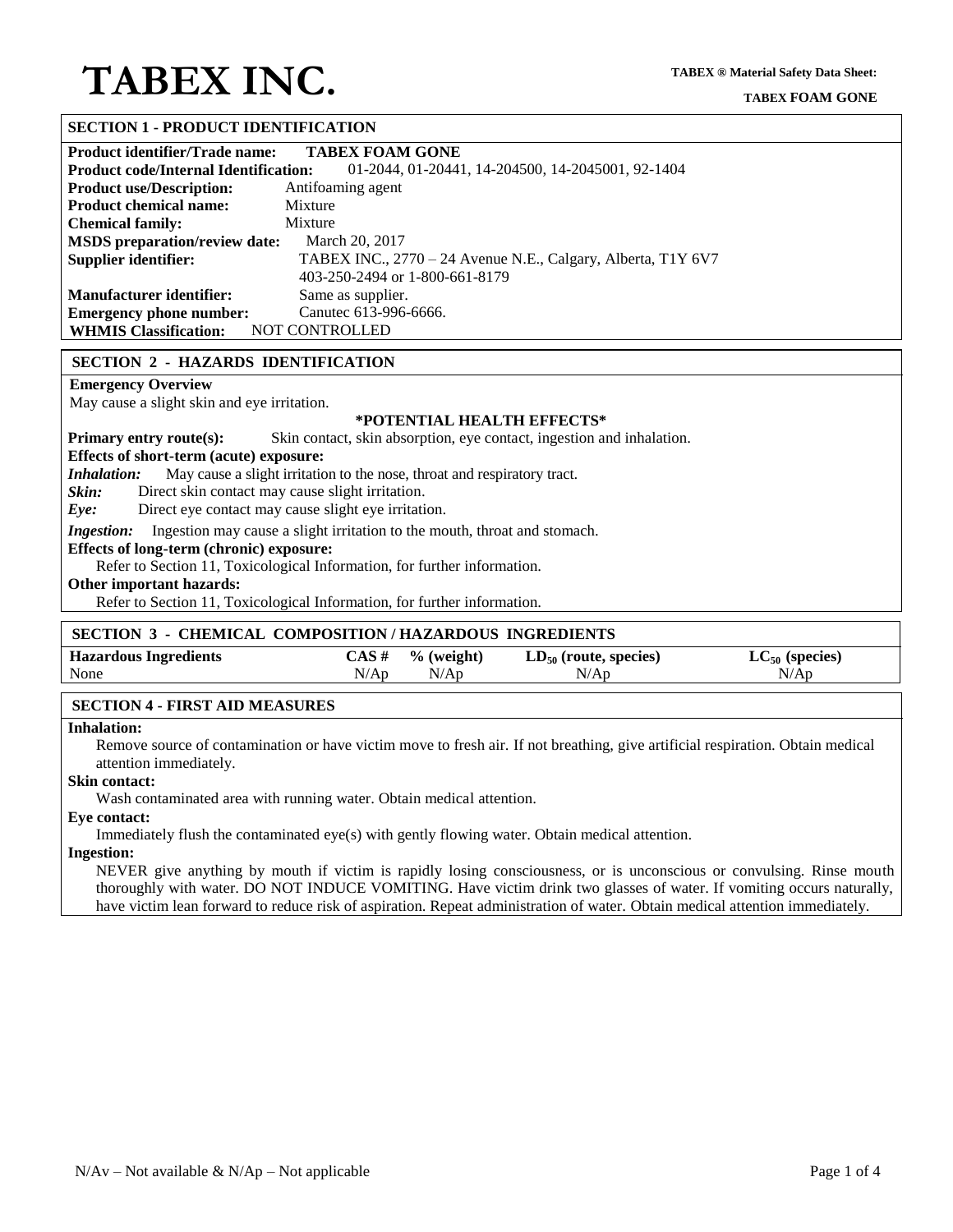# **TABEX INC.**

# **SECTION 5 - FIRE FIGHTING MEASURES**

**Fire hazards/conditions of flammability:** Does not burn under normal handling conditions.

**Flash point (Method):** N/Av

Lower flammable limit (% by volume): N/Av

**Upper flammable limit (% by volume):** N/Av

**Sensitivity to mechanical impact:** Probably not sensitive. **Sensitivity to static discharge:** Probably not sensitive.

**Auto-ignition temperature:** N/Av

**Suitable extinguishing media:** Carbon dioxide, dry chemical powder and appropriate foam for surrounding products.

# **Special fire-fighting procedures/equipment:**

During a fire, irritating/toxic smoke and fumes may be generated. Do not enter fire area without proper protection. Firefighters should wear proper protective equipment and self-contained breathing apparatus with full facepiece. Shield personnel to protect from venting, rupturing or bursting cans. Move containers from fire area if it can be done without risk. Water spray may be useful in cooling equipment and cans exposed to heat and flame.

**Hazardous combustion products:** Carbon oxides and other irritating fumes and smoke.

## **SECTION 6 - ACCIDENTAL RELEASE MEASURES**

## **Personal precautions:**

Restrict access to area until completion of clean-up. Ensure clean-up is conducted by trained personnel only. All persons dealing with clean-up should wear the appropriate protective equipment (See Section 8).

## **Spill response/Cleanup:**

Ventilate area of release. Stop the leak if it can be done safely. Contain and absorb any spilled liquid concentrate with inert absorbent material, then place material into a container for later disposal (see Section 13). Contaminated absorbent material may pose the same hazards as the spilled product. Notify the appropriate authorities as required.

## **Environmental precautions:**

Confine spill, preventing it from entering sewer lines or waterways. Dispose of as per local, state and federal regulations.

# **SECTION 7 - HANDLING AND STORAGE**

## **Safe handling procedures:**

Before handling, it is very important that engineering controls are operating, and that protective equipment requirements and personal hygiene measures are being followed. People working with this chemical should be properly trained regarding its hazards and its safe use. Inspect containers for leaks before handling. Label containers appropriately. Ensure proper ventilation. Avoid breathing dusts, vapours or mists. Avoid contact with eyes, skin and clothing. Avoid generating high concentrations of dusts, vapours or mists. Keep away from incompatible materials such as strong oxidizing materials. Keep containers closed when not in use. Empty containers are always dangerous. Assume that empty containers contain residues which are hazardous.

### **Storage requirements:**

Store in a cool, dry, well-ventilated area out of direct sunlight, away from heat and ignition sources. Store away from incompatible materials. Inspect all incoming containers to make sure they are properly labelled and not damaged. Storage area should be clearly identified, clear of obstruction and accessible only to trained personnel. Inspect periodically for damage or leaks.

## **Incompatible materials:**

STRONG OXIDIZING MATERIALS, strong bases & acids, some metals...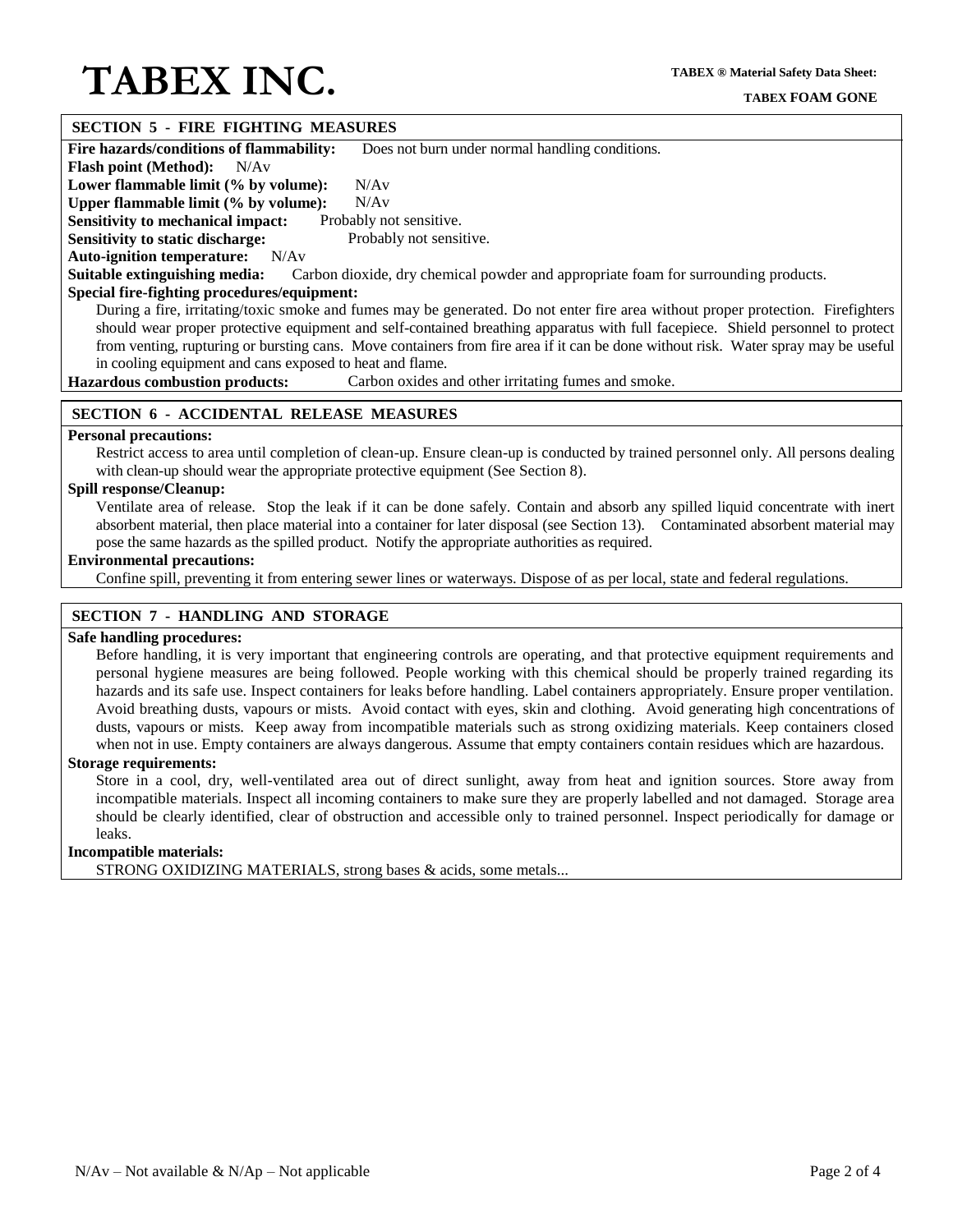# **TABEX INC.**

| SECTION 8 - EXPOSURE CONTROLS AND PERSONAL PROTECTION                                                                                                                                                                                                     |                                                                                                  |                                                                       |                  |             |  |  |  |  |  |
|-----------------------------------------------------------------------------------------------------------------------------------------------------------------------------------------------------------------------------------------------------------|--------------------------------------------------------------------------------------------------|-----------------------------------------------------------------------|------------------|-------------|--|--|--|--|--|
| <b>Exposure limits:</b>                                                                                                                                                                                                                                   | There is no available data for the product. See below for individual ingredient exposure limits. |                                                                       |                  |             |  |  |  |  |  |
| Ingredient                                                                                                                                                                                                                                                | <b>OSHA PEL</b>                                                                                  |                                                                       | <b>ACGIH TLV</b> |             |  |  |  |  |  |
|                                                                                                                                                                                                                                                           | <b>TWA</b>                                                                                       | <b>STEL</b>                                                           | <b>TWA</b>       | <b>STEL</b> |  |  |  |  |  |
| N/Ap                                                                                                                                                                                                                                                      | N/Ap                                                                                             | N/Ap                                                                  | N/Ap             | N/Ap        |  |  |  |  |  |
| <b>Engineering controls:</b>                                                                                                                                                                                                                              |                                                                                                  |                                                                       |                  |             |  |  |  |  |  |
| For surrounding products, use under well-ventilated conditions. Local exhaust ventilation system is recommended to maintain                                                                                                                               |                                                                                                  |                                                                       |                  |             |  |  |  |  |  |
| concentrations of contaminants below exposure limits.                                                                                                                                                                                                     |                                                                                                  |                                                                       |                  |             |  |  |  |  |  |
| <b>Respiratory Protection:</b><br>For surrounding products, respiratory protection is required if the concentrations are higher than the exposure limits. Use a                                                                                           |                                                                                                  |                                                                       |                  |             |  |  |  |  |  |
| NIOSH approved respirators if the exposure limits are unknown.                                                                                                                                                                                            |                                                                                                  |                                                                       |                  |             |  |  |  |  |  |
| <b>Protective Clothing/Equipment:</b>                                                                                                                                                                                                                     |                                                                                                  |                                                                       |                  |             |  |  |  |  |  |
| For surrounding products, chemically protective gloves (impervious), and other protective clothing to prevent prolonged or                                                                                                                                |                                                                                                  |                                                                       |                  |             |  |  |  |  |  |
| repeated skin contact, must be worn during all handling operations. Wear protective chemical splash goggles to prevent mist,                                                                                                                              |                                                                                                  |                                                                       |                  |             |  |  |  |  |  |
| vapour and dust from entering the eyes. Make emergency eyewash stations, safety/quick-drench showers, and washing facilities                                                                                                                              |                                                                                                  |                                                                       |                  |             |  |  |  |  |  |
| available in work area.                                                                                                                                                                                                                                   |                                                                                                  |                                                                       |                  |             |  |  |  |  |  |
| <b>General Hygiene Considerations:</b>                                                                                                                                                                                                                    |                                                                                                  |                                                                       |                  |             |  |  |  |  |  |
| Avoid generating high concentrations of dusts, vapours or mists. Avoid contact with skin and eyes. Avoid breathing dusts,<br>vapours or mists. Never eat, drink, or smoke in work areas. Practice good personal hygiene after using this material. Remove |                                                                                                  |                                                                       |                  |             |  |  |  |  |  |
|                                                                                                                                                                                                                                                           |                                                                                                  |                                                                       |                  |             |  |  |  |  |  |
| and wash contaminated work clothing before re-use.                                                                                                                                                                                                        |                                                                                                  |                                                                       |                  |             |  |  |  |  |  |
| SECTION 9 - PHYSICAL AND CHEMICAL PROPERTIES                                                                                                                                                                                                              |                                                                                                  |                                                                       |                  |             |  |  |  |  |  |
| Physical state, colour and odour:                                                                                                                                                                                                                         | White liquid emulsion. Odourless.                                                                |                                                                       |                  |             |  |  |  |  |  |
| N/Av<br><b>Odour threshold:</b>                                                                                                                                                                                                                           |                                                                                                  |                                                                       |                  |             |  |  |  |  |  |
| $6.0 - 7.0$<br>pH:                                                                                                                                                                                                                                        |                                                                                                  | <b>Boiling point:</b>                                                 | N/Av             |             |  |  |  |  |  |
| <b>Melting/freezing point:</b><br>N/Av                                                                                                                                                                                                                    |                                                                                                  | N/Av<br>Vapour pressure:                                              |                  |             |  |  |  |  |  |
| Coefficient of oil/water distribution:<br>N/Av                                                                                                                                                                                                            |                                                                                                  | <b>Solubility in water:</b><br>Soluble                                |                  |             |  |  |  |  |  |
| Specific gravity or density (water $= 1$ ):<br>1.002<br>N/Av<br>Evaporation rate (n-Butyl acetate $= 1$ ):                                                                                                                                                |                                                                                                  | Vapour density $(Air = 1)$ :<br>N/Av<br>% volatile by volume:<br>N/Av |                  |             |  |  |  |  |  |
|                                                                                                                                                                                                                                                           |                                                                                                  |                                                                       |                  |             |  |  |  |  |  |
| SECTION 10 - REACTIVITY AND STABILITY DATA                                                                                                                                                                                                                |                                                                                                  |                                                                       |                  |             |  |  |  |  |  |
| Stable under the recommended storage and handling conditions prescribed.<br><b>Stability and reactivity:</b>                                                                                                                                              |                                                                                                  |                                                                       |                  |             |  |  |  |  |  |
| Hazardous polymerization will not occur.<br><b>Polymerization:</b>                                                                                                                                                                                        |                                                                                                  |                                                                       |                  |             |  |  |  |  |  |
| <b>Conditions to avoid:</b><br>Incompatible materials (see Section 7).                                                                                                                                                                                    |                                                                                                  |                                                                       |                  |             |  |  |  |  |  |
| Incompatible materials (see Section 7).<br><b>Materials to avoid:</b>                                                                                                                                                                                     |                                                                                                  |                                                                       |                  |             |  |  |  |  |  |
| <b>Hazardous decomposition products:</b>                                                                                                                                                                                                                  |                                                                                                  | None known. Refer to 'Hazardous combustion products', Section 5.      |                  |             |  |  |  |  |  |
| SECTION 11 - TOXICOLOGICAL INFORMATION                                                                                                                                                                                                                    |                                                                                                  |                                                                       |                  |             |  |  |  |  |  |
| <b>Toxicological data:</b>                                                                                                                                                                                                                                |                                                                                                  |                                                                       |                  |             |  |  |  |  |  |
| There is no available data for the product itself, only for the ingredients. For more details, refer to Section 3.                                                                                                                                        |                                                                                                  |                                                                       |                  |             |  |  |  |  |  |
| No ingredient is listed by IARC, ACGIH, NTP or OSHA as a carcinogen.<br>Carcinogenicity:                                                                                                                                                                  |                                                                                                  |                                                                       |                  |             |  |  |  |  |  |
| Teratogenicity, mutagenicity, other reproductive effects:                                                                                                                                                                                                 | N/Av                                                                                             |                                                                       |                  |             |  |  |  |  |  |
| <b>Skin sensitization:</b><br>N/Av                                                                                                                                                                                                                        |                                                                                                  |                                                                       |                  |             |  |  |  |  |  |

**Respiratory tract sensitization:** N/Av

**Conditions aggravated by exposure:** N/Av

**Synergistic materials:** N/Av

# **SECTION 12 - ECOLOGICAL INFORMATION**

**Environmental effects:** There is no available data on the product itself. **Important environmental characteristics:** N/Av **Aquatic toxicity:** N/Av

### **SECTION 13 - WASTE DISPOSAL**

**Handling and storage conditions for disposal:** Store material for disposal as indicated in Handling and Storage (Section 7). **Methods of disposal:** Review federal, provincial and local government requirements prior to dis **Methods of disposal:** Review federal, provincial and local government requirements prior to disposal.